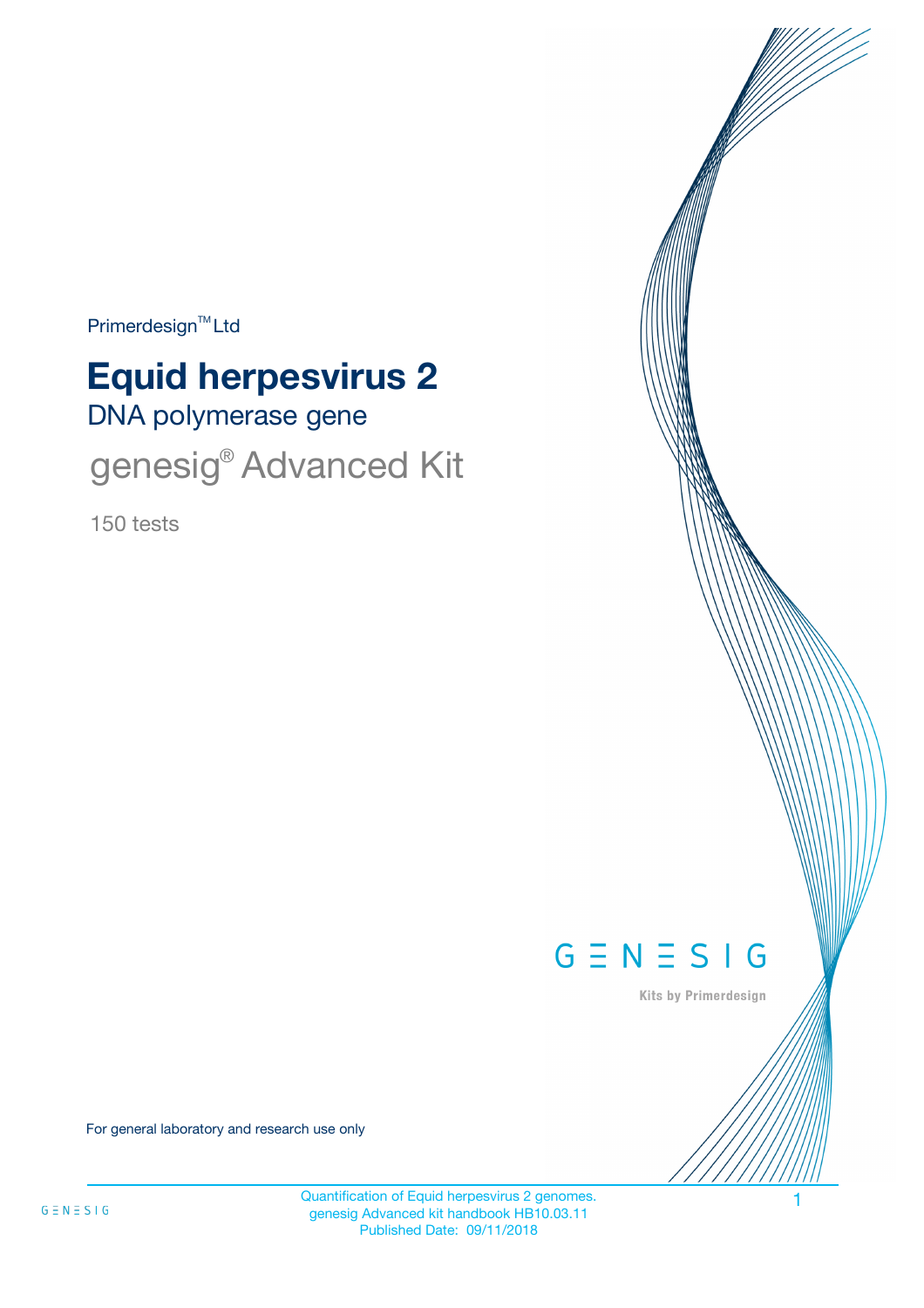## Introduction to Equid herpesvirus 2

Equid Herpesvirus is a spherical enveloped virus of around 150-200nm in diameter, with a linear double stranded DNA genome approximately 180 kb in length. Equine herpesvirus 2 (EHV-2) is a virus of the family Herpesviridae, and belongs to the subfamily Gammaherpesvirinae. It has an uncertain role in respiratory disease in horses, but EHV-2 has been isolated from cases exhibiting symptoms such as coughing, conjunctivitis, and swollen submaxillary and parotid lymph nodes. Both EHV-2 and EHV-5 are found in most horses and rarely cause disease, although they have been associated with conjunctivitis and respiratory disease. It has also been suggested that they might predispose a horse to other infections.

Transmission of equid herpesviruses typically occurs by direct or indirect contact with infective nasal discharges, aborted foetuses and placental fluids. Virus-laden droplets generated by forced expirations through the airways can produce aerosols capable of travelling over short distances. The virus enters the horse through the upper respiratory tract where it replicates in the mucosal epithelial cells. The infection is restricted to the respiratory tract epithelium and associated lymph nodes. Transmission of equid herpesviruses 2 and 5 is characterised by a high rate of infection of foals at a very young age, low clinical morbidity, and a life-long latent or persistent infection. It is possible that both vertical (mare-to-foal) and horizontal (foal-to-foal) spread of EHV-2 infection can occur.

Although of low inherent pathogenicity, EHV-2 has been associated with several significant, clinically overt disease conditions in the horse, including syndromes in foals of upper and lower respiratory disease, keratoconjunctivitis, and chronic follicular pharyngitis, as well as a malaise and poor performance syndrome in young performing horses.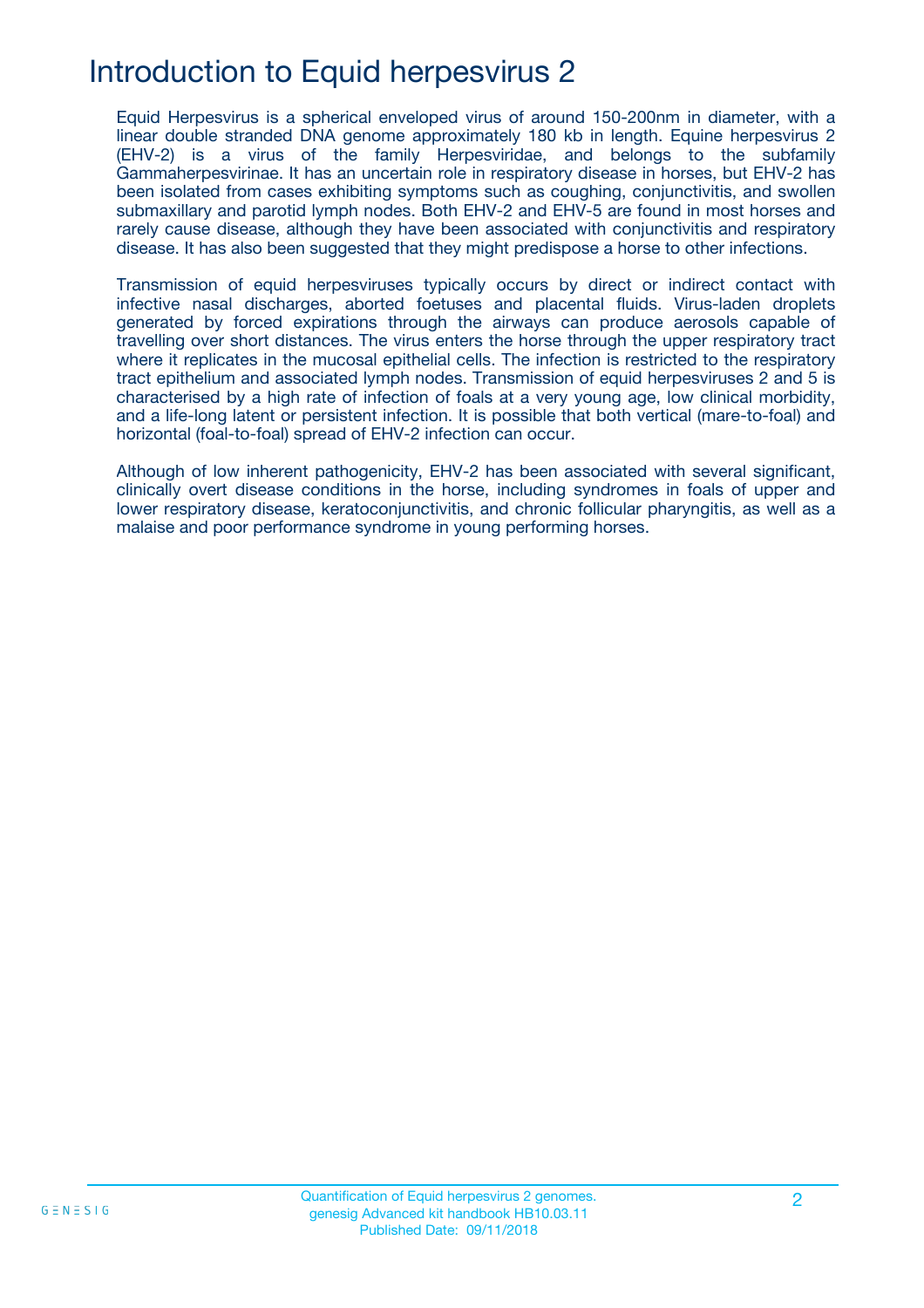## **Specificity**

The Primerdesign genesig Kit for Equid herpesvirus 2 (EHV-2) genomes is designed for the in vitro quantification of EHV-2 genomes. The kit is designed to have a broad detection profile. Specifically, the primers represent 100% homology with over 95% of the NCBI database reference sequences available at the time of design.

The dynamics of genetic variation means that new sequence information may become available after the initial design. Primerdesign periodically reviews the detection profiles of our kits and when required releases new versions.

If you require further information, or have a specific question about the detection profile of this kit then please send an e.mail to enquiry@primerdesign.co.uk and our bioinformatics team will answer your question.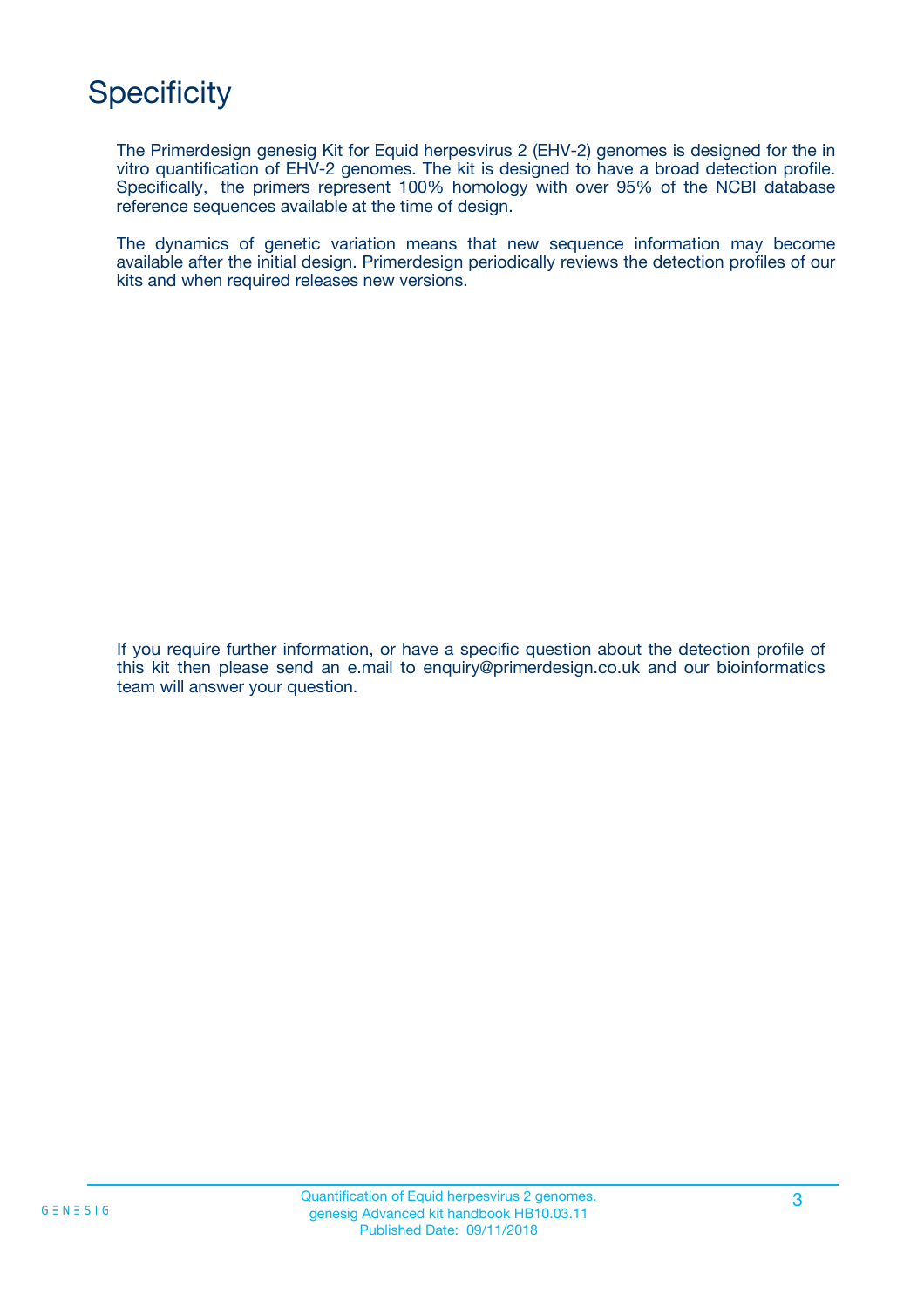## Kit contents

- **EHV-2 specific primer/probe mix (150 reactions BROWN)** FAM labelled
- **EHV-2 positive control template (for Standard curve RED)**
- **Internal extraction control primer/probe mix (150 reactions BROWN)** VIC labelled as standard
- **Internal extraction control DNA (150 reactions BLUE)**
- **Endogenous control primer/probe mix (150 reactions BROWN)** FAM labelled
- **RNase/DNase free water (WHITE)** for resuspension of primer/probe mixes
- **Template preparation buffer (YELLOW)** for resuspension of internal control template, positive control template and standard curve preparation

### Reagents and equipment to be supplied by the user

#### **Real-time PCR Instrument**

#### **Extraction kit**

This kit is recommended for use with genesig Easy DNA/RNA extraction kit. However, it is designed to work well with all processes that yield high quality RNA and DNA with minimal PCR inhibitors.

#### **oasig**TM **lyophilised or Precision**®**PLUS 2X qPCR Master Mix**

This kit is intended for use with oasig or PrecisionPLUS2X qPCR Master Mix.

**Pipettors and Tips**

**Vortex and centrifuge**

#### **Thin walled 1.5 ml PCR reaction tubes**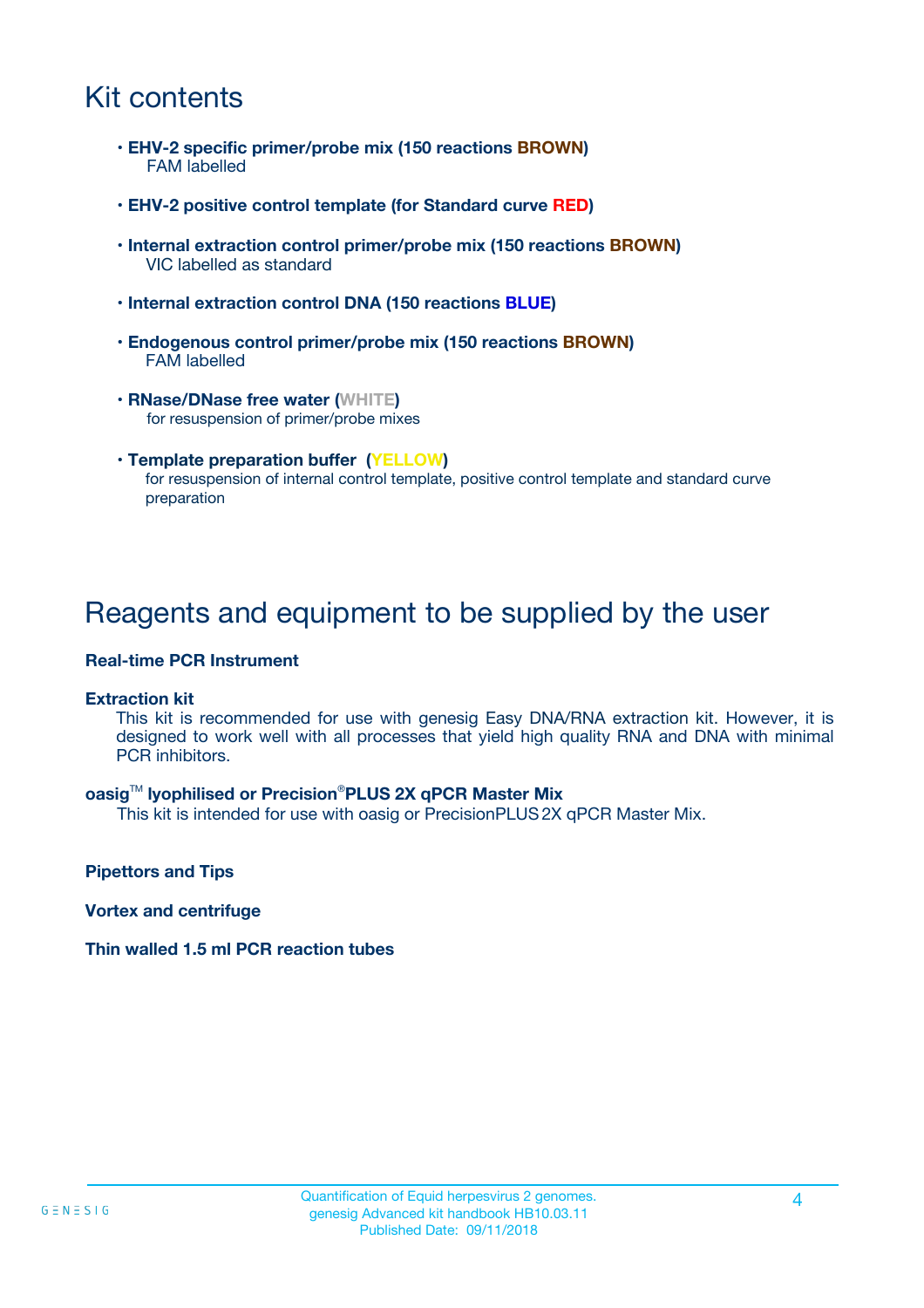### Kit storage and stability

This kit is stable at room temperature but should be stored at -20ºC on arrival. Once the lyophilised components have been resuspended they should not be exposed to temperatures above -20°C for longer than 30 minutes at a time and unnecessary repeated freeze/thawing should be avoided. The kit is stable for six months from the date of resuspension under these circumstances.

If a standard curve dilution series is prepared this can be stored frozen for an extended period. If you see any degradation in this serial dilution a fresh standard curve can be prepared from the positive control.

Primerdesign does not recommend using the kit after the expiry date stated on the pack.

### Suitable sample material

All kinds of sample material suited for PCR amplification can be used. Please ensure the samples are suitable in terms of purity, concentration, and DNA integrity (An internal PCR control is supplied to test for non specific PCR inhibitors). Always run at least one negative control with the samples. To prepare a negative-control, replace the template DNA sample with RNase/DNase free water.

### Dynamic range of test

Under optimal PCR conditions genesig EHV-2 detection kits have very high priming efficiencies of >95% and can detect less than 100 copies of target template.

## Notices and disclaimers

This product is developed, designed and sold for research purposes only. It is not intended for human diagnostic or drug purposes or to be administered to humans unless clearly expressed for that purpose by the Food and Drug Administration in the USA or the appropriate regulatory authorities in the country of use. During the warranty period Primerdesign genesig detection kits allow precise and reproducible data recovery combined with excellent sensitivity. For data obtained by violation to the general GLP guidelines and the manufacturer's recommendations the right to claim under guarantee is expired. PCR is a proprietary technology covered by several US and foreign patents. These patents are owned by Roche Molecular Systems Inc. and have been sub-licensed by PE Corporation in certain fields. Depending on your specific application you may need a license from Roche or PE to practice PCR. Additional information on purchasing licenses to practice the PCR process may be obtained by contacting the Director of Licensing at Roche Molecular Systems, 1145 Atlantic Avenue, Alameda, CA 94501 or Applied Biosystems business group of the Applera Corporation, 850 Lincoln Centre Drive, Foster City, CA 94404. In addition, the 5' nuclease assay and other homogeneous amplification methods used in connection with the PCR process may be covered by U.S. Patents 5,210,015 and 5,487,972, owned by Roche Molecular Systems, Inc, and by U.S. Patent 5,538,848, owned by The Perkin-Elmer Corporation.

## Trademarks

Primerdesign™ is a trademark of Primerdesign Ltd.

genesig $^\circledR$  is a registered trademark of Primerdesign Ltd.

The PCR process is covered by US Patents 4,683,195, and 4,683,202 and foreign equivalents owned by Hoffmann-La Roche AG. BI, ABI PRISM® GeneAmp® and MicroAmp® are registered trademarks of the Applera Genomics (Applied Biosystems Corporation). BIOMEK® is a registered trademark of Beckman Instruments, Inc.; iCycler™ is a registered trademark of Bio-Rad Laboratories, Rotor-Gene is a trademark of Corbett Research. LightCycler™ is a registered trademark of the Idaho Technology Inc. GeneAmp®, TaqMan® and AmpliTaqGold® are registered trademarks of Roche Molecular Systems, Inc., The purchase of the Primerdesign™ reagents cannot be construed as an authorization or implicit license to practice PCR under any patents held by Hoffmann-LaRoche Inc.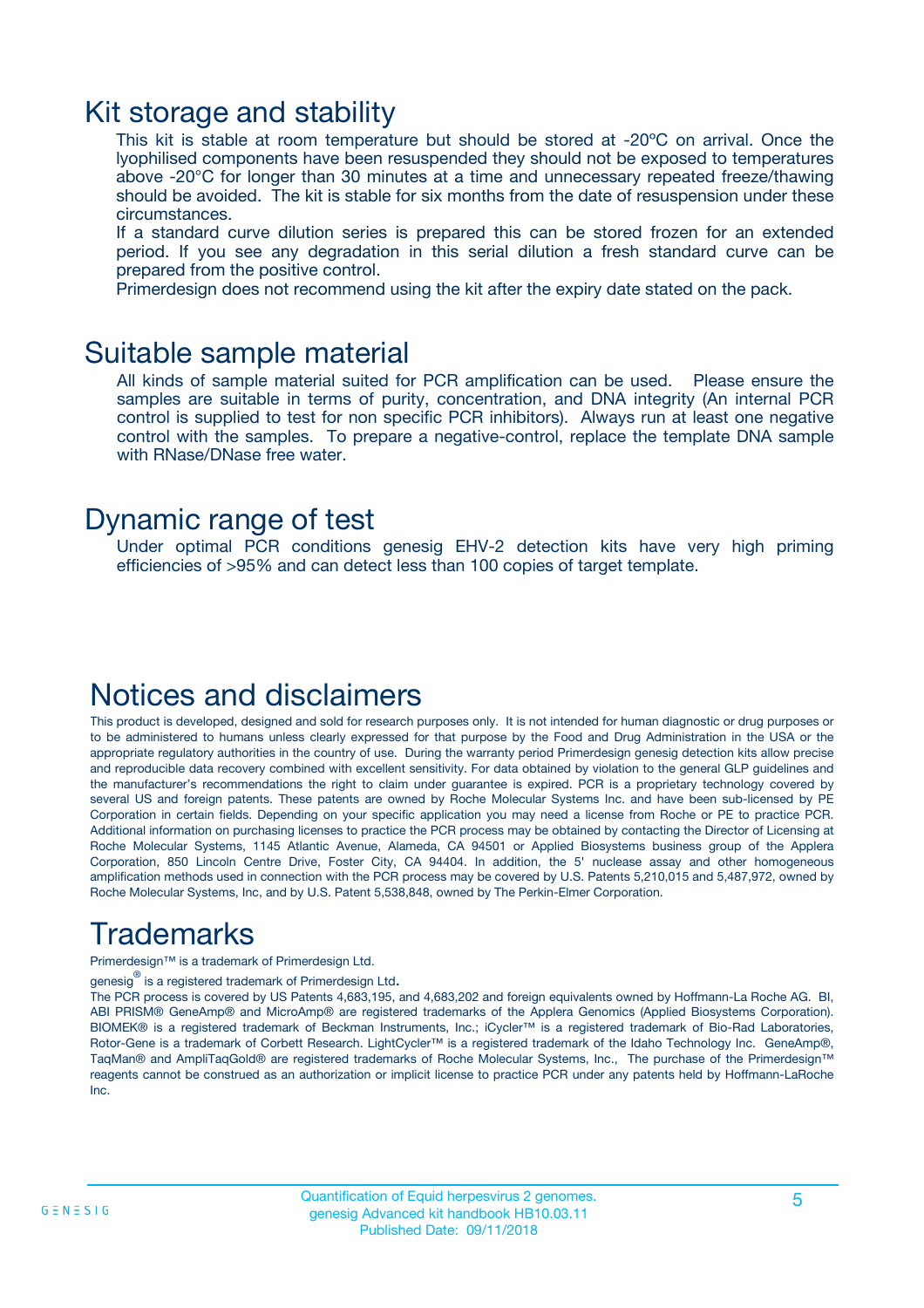### Principles of the test

#### **Real-time PCR**

A EHV-2 specific primer and probe mix is provided and this can be detected through the FAM channel.

The primer and probe mix provided exploits the so-called TaqMan® principle. During PCR amplification, forward and reverse primers hybridize to the EHV-2 DNA. A fluorogenic probe is included in the same reaction mixture which consists of a DNA probe labeled with a 5`-dye and a 3`-quencher. During PCR amplification, the probe is cleaved and the reporter dye and quencher are separated. The resulting increase in fluorescence can be detected on a range of qPCR platforms.

#### **Positive control**

For copy number determination and as a positive control for the PCR set up, the kit contains a positive control template. This can be used to generate a standard curve of EHV-2 copy number / Cq value. Alternatively the positive control can be used at a single dilution where full quantitative analysis of the samples is not required. Each time the kit is used, at least one positive control reaction must be included in the run. A positive result indicates that the primers and probes for detecting the target EHV-2 gene worked properly in that particular experimental scenario. If a negative result is obtained the test results are invalid and must be repeated. Care should be taken to ensure that the positive control does not contaminate any other kit component which would lead to false-positive results. This can be achieved by handling this component in a Post PCR environment. Care should also be taken to avoid cross-contamination of other samples when adding the positive control to the run. This can be avoided by sealing all other samples and negative controls before pipetting the positive control into the positive control well.

#### **Negative control**

To validate any positive findings a negative control reaction should be included every time the kit is used. For this reaction the RNase/DNase free water should be used instead of template. A negative result indicates that the reagents have not become contaminated while setting up the run.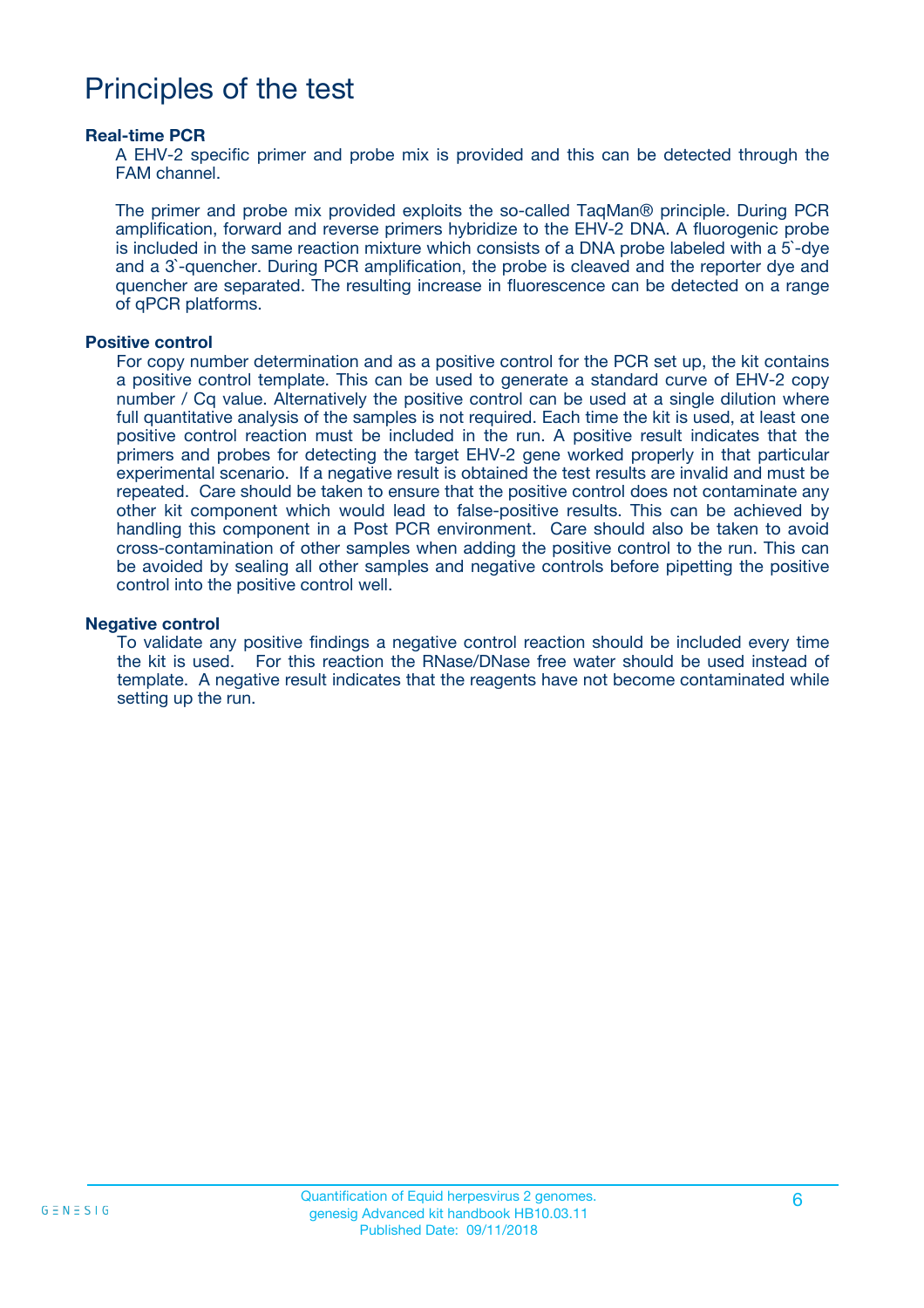#### **Internal DNA extraction control**

When performing DNA extraction, it is often advantageous to have an exogenous source of DNA template that is spiked into the lysis buffer. This control DNA is then co-purified with the sample DNA and can be detected as a positive control for the extraction process. Successful co-purification and qPCR for the control DNA also indicates that PCR inhibitors are not present at a high concentration.

A separate primer and probe mix are supplied with this kit to detect the exogenous DNA using qPCR. The primers are present at PCR limiting concentrations which allows multiplexing with the target sequence primers. Amplification of the control DNA does not interfere with detection of the EHV-2 target DNA even when present at low copy number. The Internal control is detected through the VIC channel and gives a Cq value of 28+/-3.

#### **Endogenous control**

To confirm extraction of a valid biological template, a primer and probe mix is included to detect an endogenous gene. Detection of the endogenous control is through the FAM channel and it is NOT therefore possible to perform a multiplex with the EHV-2 primers. A poor endogenous control signal may indicate that the sample did not contain sufficient biological material.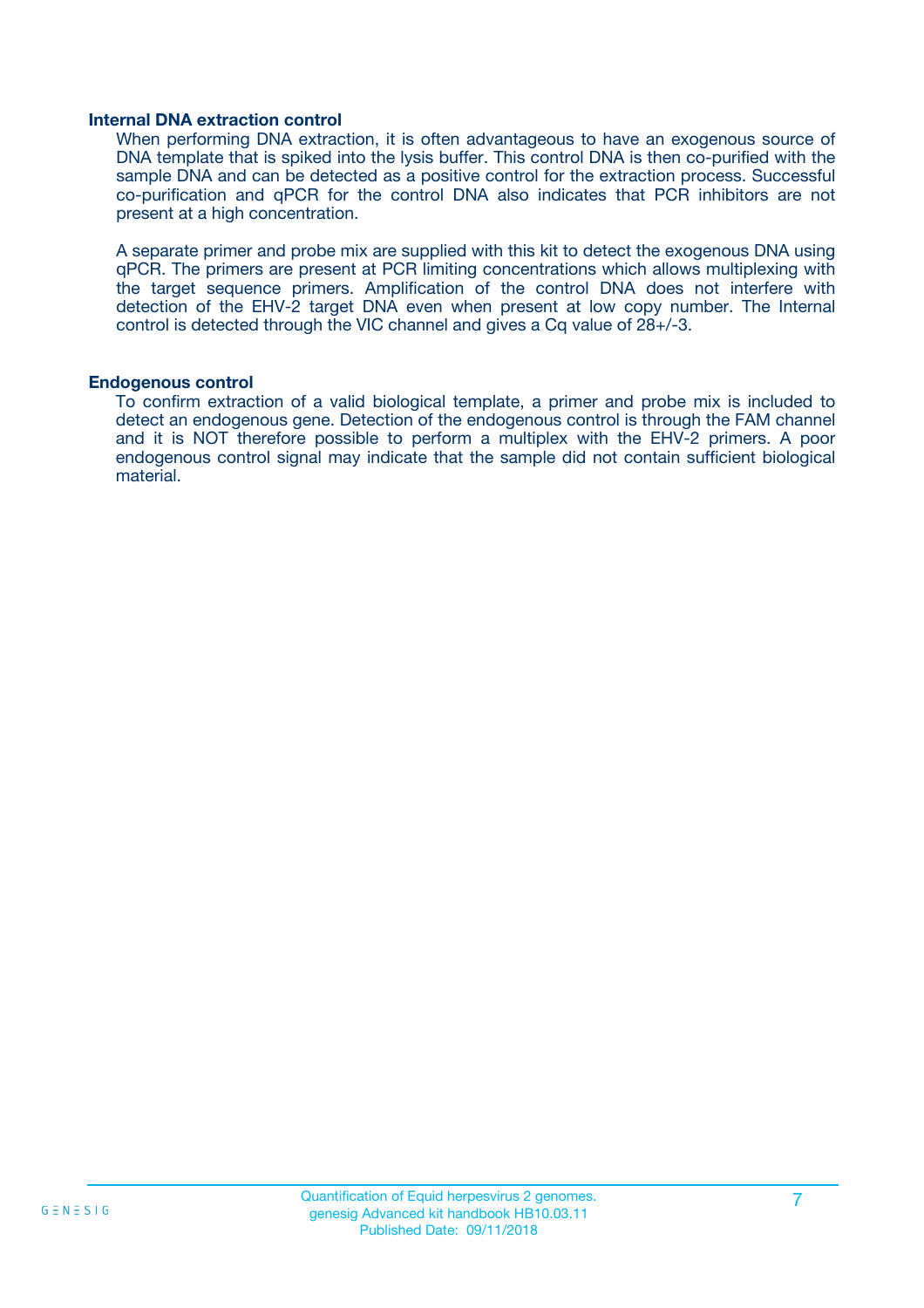### Resuspension protocol

To minimize the risk of contamination with foreign DNA, we recommend that all pipetting be performed in a PCR clean environment. Ideally this would be a designated PCR lab or PCR cabinet. Filter tips are recommended for all pipetting steps.

- **1. Pulse-spin each tube in a centrifuge before opening.** This will ensure lyophilised primer and probe mix is in the base of the tube and is not spilt upon opening the tube.
- **2. Resuspend the primer/probe mixes in the RNase/DNase free water supplied, according to the table below:**

To ensure complete resuspension, vortex each tube thoroughly.

| Component - resuspend in water                       |         |  |
|------------------------------------------------------|---------|--|
| <b>Pre-PCR pack</b>                                  |         |  |
| EHV-2 primer/probe mix (BROWN)                       | $165$ µ |  |
| Internal extraction control primer/probe mix (BROWN) | $165$ µ |  |
| Endogenous control primer/probe mix (BROWN)          | 165 µl  |  |

**3. Resuspend the internal control template and positive control template in the template preparation buffer supplied, according to the table below:** To ensure complete resuspension, vortex each tube thoroughly.

| Component - resuspend in template preparation buffer |          |  |
|------------------------------------------------------|----------|--|
| <b>Pre-PCR heat-sealed foil</b>                      |          |  |
| Internal extraction control DNA (BLUE)               |          |  |
| <b>Post-PCR heat-sealed foil</b>                     |          |  |
| EHV-2 Positive Control Template (RED) *              | $500$ µl |  |

\* This component contains high copy number template and is a VERY significant contamination risk. It must be opened and handled in a separate laboratory environment, away from the other components.

### DNA extraction

The internal extraction control DNA can be added either to the DNA lysis/extraction buffer or to the DNA sample once it has been resuspended in lysis buffer.

**DO NOT add the internal extraction control DNA directly to the unprocessed biological sample as this will lead to degradation and a loss in signal.**

- **1. Add 4µl of the Internal extraction control DNA (BLUE) to each sample in DNA lysis/extraction buffer per sample.**
- **2. Complete DNA extraction according to the manufacturers protocols.**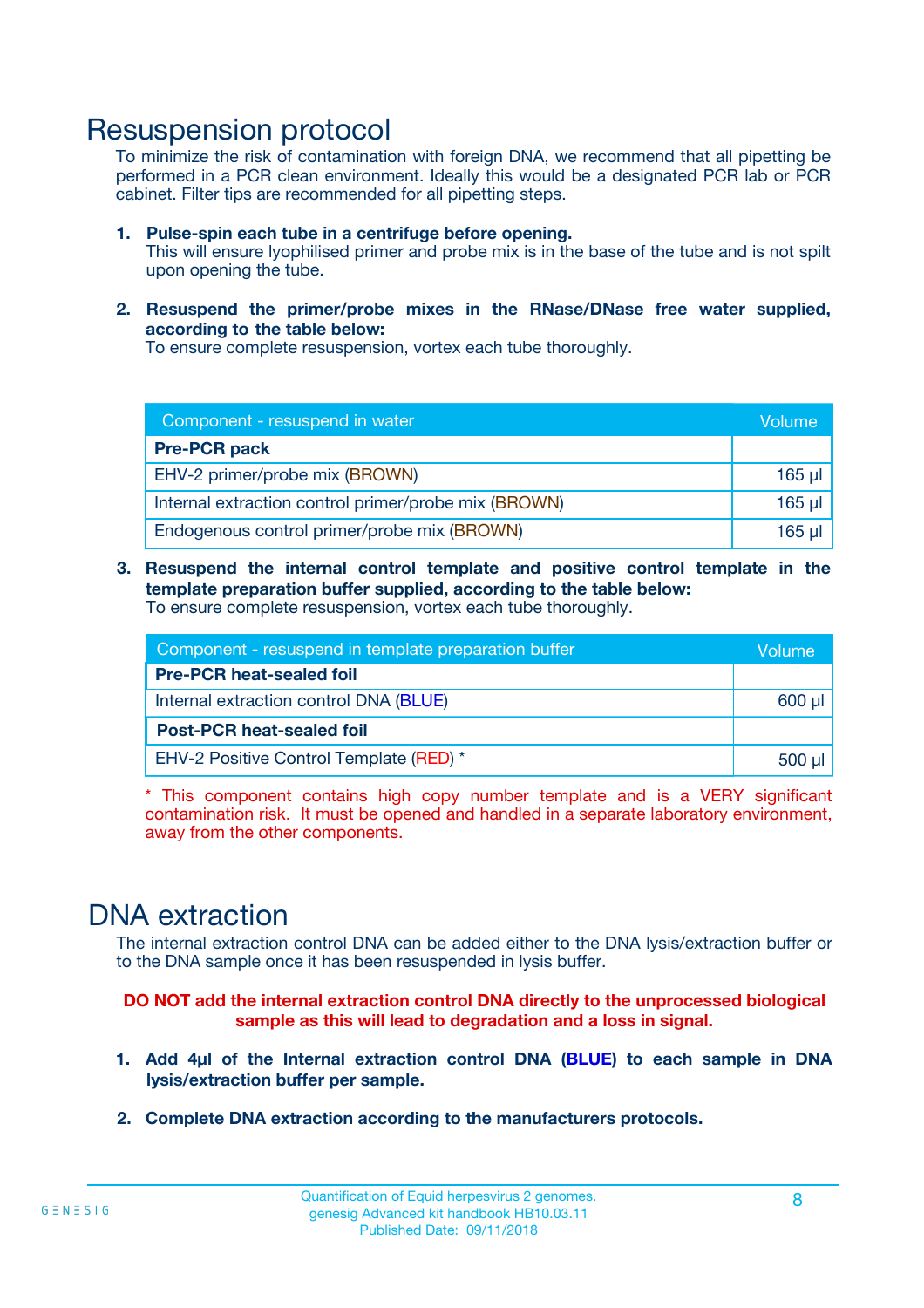## qPCR detection protocol

**1. For each DNA sample prepare a reaction mix according to the table below:** Include sufficient reactions for positive and negative controls.

| Component                                            | Volume   |
|------------------------------------------------------|----------|
| oasig or PrecisionPLUS 2X qPCR Master Mix            | $10 \mu$ |
| EHV-2 primer/probe mix (BROWN)                       | 1 µI     |
| Internal extraction control primer/probe mix (BROWN) | 1 µl     |
| <b>RNase/DNase free water (WHITE)</b>                | $3 \mu$  |
| <b>Final Volume</b>                                  | 15 µl    |

**2. For each DNA sample prepare an endogenous control reaction according to the table below (Optional):**

**This control reaction will provide useful information regarding the quality of the biological sample.**

| Component                                   | Volume          |
|---------------------------------------------|-----------------|
| oasig or PrecisionPLUS 2X qPCR Master Mix   | $10 \mu$        |
| Endogenous control primer/probe mix (BROWN) | 1 µI            |
| <b>RNase/DNase free water (WHITE)</b>       | 4 µl            |
| <b>Final Volume</b>                         | 15 <sub>µ</sub> |

- **3. Pipette 15µl of each mix into individual wells according to your qPCR experimental plate set up.**
- **4. Prepare sample DNA templates for each of your samples.**
- **5. Pipette 5µl of DNA template into each well, according to your experimental plate set up.**

For negative control wells use 5µl of RNase/DNase free water. The final volume in each well is 20ul.

**6. If a standard curve is included for quantitative analysis, prepare a reaction mix according to the table below:**

| Component                                 | Volume  |
|-------------------------------------------|---------|
| oasig or PrecisionPLUS 2X qPCR Master Mix | 10 µl   |
| EHV-2 primer/probe mix (BROWN)            | 1 µI    |
| <b>RNase/DNase free water (WHITE)</b>     | $4 \mu$ |
| <b>Final Volume</b>                       | 15 µl   |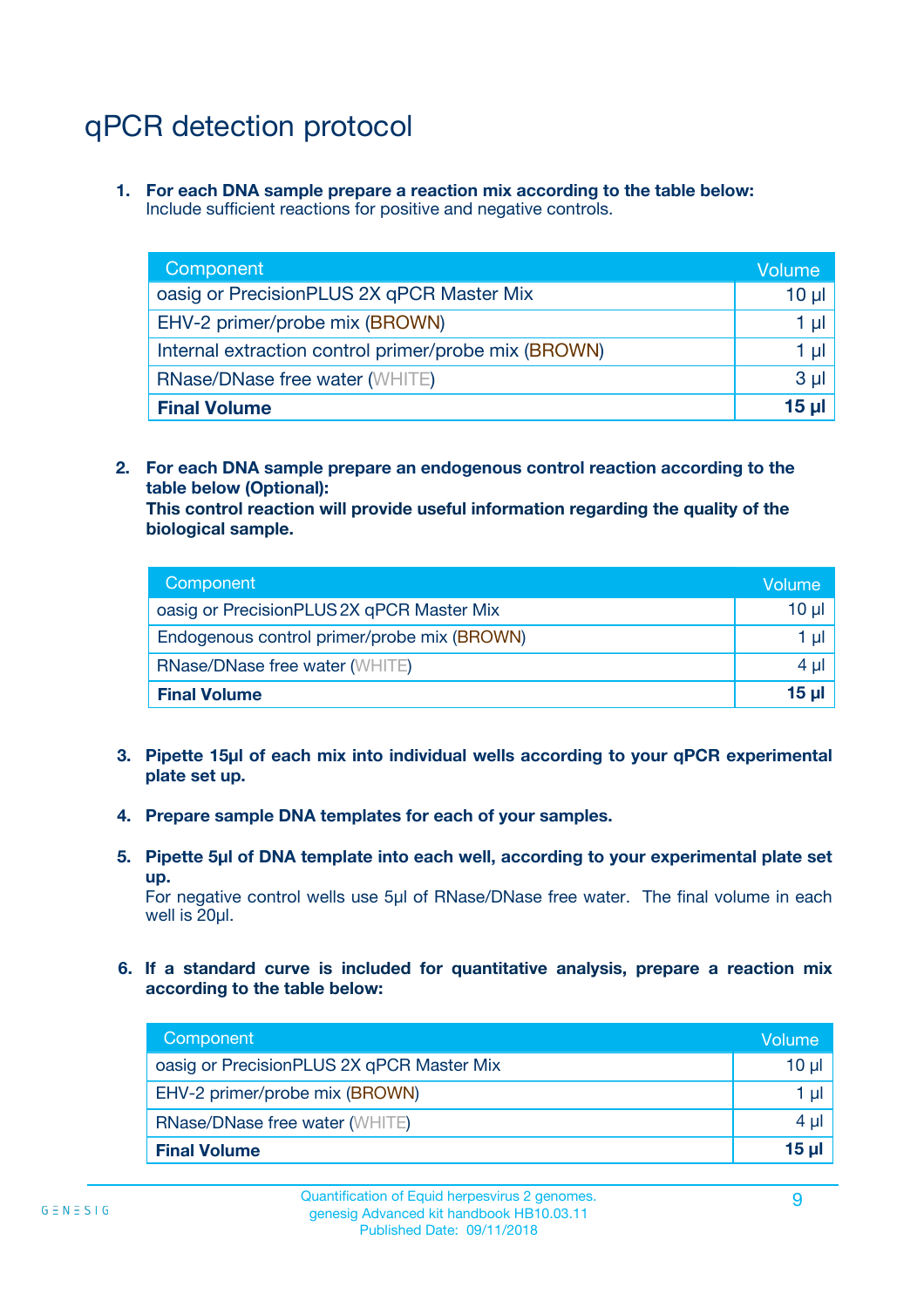#### **7. Preparation of standard curve dilution series.**

- 1) Pipette 90µl of template preparation buffer into 5 tubes and label 2-6
- 2) Pipette 10µl of Positive Control Template (RED) into tube 2
- 3) Vortex thoroughly
- 4) Change pipette tip and pipette 10µl from tube 2 into tube 3
- 5) Vortex thoroughly

Repeat steps 4 and 5 to complete the dilution series

| <b>Standard Curve</b>         | <b>Copy Number</b>     |
|-------------------------------|------------------------|
| Tube 1 Positive control (RED) | $2 \times 10^5$ per µl |
| Tube 2                        | $2 \times 10^4$ per µl |
| Tube 3                        | $2 \times 10^3$ per µl |
| Tube 4                        | $2 \times 10^2$ per µl |
| Tube 5                        | 20 per µl              |
| Tube 6                        | 2 per µl               |

**8. Pipette 5µl of standard template into each well for the standard curve according to your experimental plate set up.**

#### The final volume in each well is 20µl.

## qPCR amplification protocol

Amplification conditions using oasig or PrecisionPLUS 2X qPCR Master Mix.

|             | <b>Step</b>       | <b>Time</b>     | Temp    |
|-------------|-------------------|-----------------|---------|
|             | Enzyme activation | 2 min           | 95 °C   |
| Cycling x50 | Denaturation      | 10 <sub>s</sub> | 95 $°C$ |
|             | DATA COLLECTION * | 60 s            | 60 °C   |

\* Fluorogenic data should be collected during this step through the FAM and VIC channels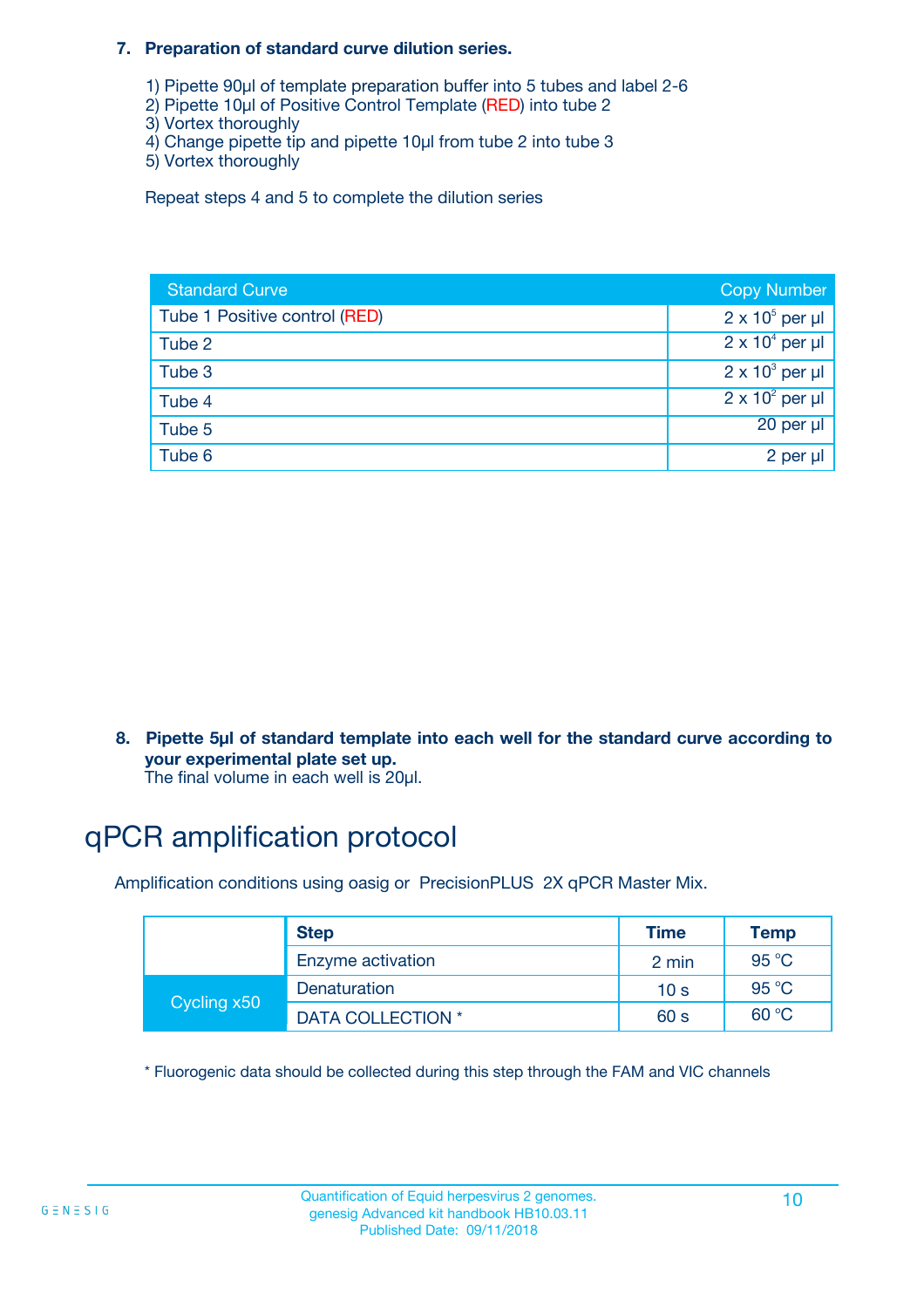# Interpretation of results

| <b>Target</b><br>(FAM) | <b>Internal</b><br>control<br>(NIC) | <b>Positive</b><br>control | <b>Negative</b><br>control | Interpretation                                                                                                  |
|------------------------|-------------------------------------|----------------------------|----------------------------|-----------------------------------------------------------------------------------------------------------------|
| $\leq 30$              | $+ 1 -$                             | ÷                          |                            | <b>POSITIVE QUANTITATIVE RESULT</b><br>calculate copy number                                                    |
| > 30                   | ٠                                   | ÷                          |                            | <b>POSITIVE QUANTITATIVE RESULT</b><br>calculate copy number                                                    |
| > 30                   |                                     | ÷                          |                            | <b>POSITIVE QUALITATIVE RESULT</b><br>do not report copy number as this<br>may be due to poor sample extraction |
|                        | ÷                                   | ÷                          |                            | <b>NEGATIVE RESULT</b>                                                                                          |
| $+ 1 -$                | $+ 1 -$                             | ÷                          | $\leq$ 35                  | <b>EXPERIMENT FAILED</b><br>due to test contamination                                                           |
| $+$ / -                | $+ 1 -$                             | ÷                          | > 35                       | $\star$                                                                                                         |
|                        |                                     | ÷                          |                            | <b>SAMPLE PREPARATION FAILED</b>                                                                                |
|                        |                                     |                            | $+$ /                      | <b>EXPERIMENT FAILED</b>                                                                                        |

Positive control template (**RED**) is expected to amplify between Cq 16 and 23. Failure to satisfy this quality control criterion is a strong indication that the experiment has been compromised.

\*Where the test sample is positive and the negative control is positive with a  $Ca > 35$ , the sample must be reinterpreted based on the relative signal strength of the two results:



If the sample amplifies  $> 5$  Cq earlier than the negative control then the sample should be reinterpreted (via the table above) with the negative control verified as negative.



If the sample amplifies  $< 5$  Cq earlier than the negative control then the positive sample result is invalidated and<br>the result should be determined  $the$  result should be inconclusive due to test contamination. The test for this sample should be repeated.